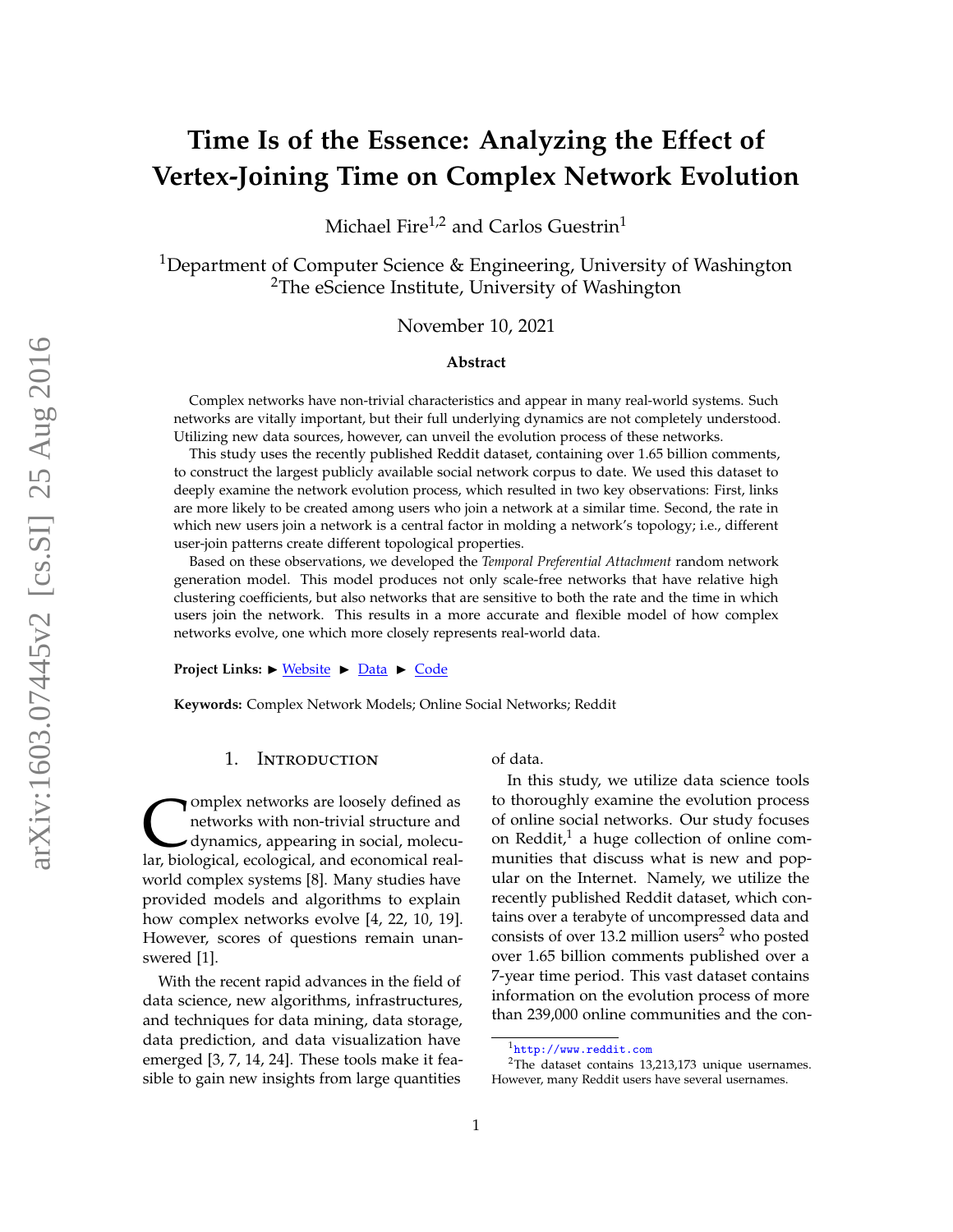nections among the community members (see Section [3\)](#page-3-0). We used the Reddit dataset to construct a large corpus of 11,965 directed social networks, which contain over 97% of all the posted comments in the dataset (see Section [3\)](#page-3-0). We assembled an unprecedented corpus of social networks with diverse topologies, ranging from social networks with 11 vertices up to social networks with over 4 million vertices (see Table [1\)](#page-6-0).

By closely examining the social networks' evolution process, we observed that users tend to connect to those users having similar joining times. For example, we discovered that the median join-time difference between two connected users was 350.79 days. Moreover, we observed that the likelihood of a link being established between two users decreases sharply as the join-time difference increases (see Section [5.2\)](#page-8-0). For instance, only 3.2% of the examined edges were between two users with a join-time difference over 4 years (see Figure [3\)](#page-9-0). Furthermore, we identified six common patterns in which users joined the network (see Section [5.1.3](#page-5-0) and Figure [1\)](#page-2-0). Moreover, we observed that different user-join patterns influence the structures of the social networks. For example, networks with sigmoidal-like growth usually have denser and higher average clustering coefficients than networks with polynomial growth (see Section [5\)](#page-5-1). The majority of random network generation models do not take into account either the time or the rate that new vertices join the network (see Section [2](#page-1-0) and Sallaberry et al. [\[19\]](#page-13-3)).

Inspired by the above observations, we developed the Temporal Preferential Attachment random network generation model (denoted TPA model). This model generalizes the wellknown Barabási-Albert network generation model (denoted BA model) [\[4\]](#page-13-1) by adding to the model the rate in which vertices join the network, as well as storing each vertex's arrival time. Moreover, the model takes as input the probability that each vertex will connect to other vertices with the same or with a different join-time (see Section [6\)](#page-8-1).

We demonstrate that the presented TPA

model is able to produce arbitrary-sized random scale-free networks with relative high clustering coefficients, which are sensitive to vertex arrival times and rates (see Section [6.2\)](#page-10-0). This model mimics realistic social networks and should help to better understand the evolution process of complex networks.

The remainder of the paper is organized as follows: In Section [2,](#page-1-0) we provide an overview of various related studies. In Section [3,](#page-3-0) we give details on the Reddit dataset and present our methodology to clean the dataset. Section [4](#page-3-1) describes how we constructed the subreddit social networks and outlines the social network topological features we utilized in this study. Next, in Section [5,](#page-5-1) we analyze the networks' temporal dynamics. Subsequently, in Section [6,](#page-8-1) we introduce the TPA model. Then, in Section [7,](#page-11-0) we discuss the obtained results. Lastly, in Section [8,](#page-12-0) we present our conclusions and also offer future research directions.

#### 2. Related Work

<span id="page-1-0"></span>The study of complex networks began over half a century ago, in 1965. While studying a network of citations among scientific papers, Price observed a network in which the degree distribution followed a power law [\[17\]](#page-13-8). Later, in 1976, Price provided an explanation of the creation of these types of networks: "Success seems to breed success. A paper which has been cited many times is more likely to be cited again than one which has been little cited" [\[18\]](#page-13-9). Price subsequently offered a method for the creation of networks in which the degree distribution follows a power law.

Several decades later, in 1998, Watts and Strogatz [\[22\]](#page-14-0) presented a model for generating small-world networks. Typically, small-world networks have a relatively high clustering coefficient, and the distance between any two vertices scales as the logarithm of the number of vertices [\[19\]](#page-13-3). In the following year, Barabási and Albert observed that degree distributions that follow power laws exist in a variety of networks, including the World Wide Web [\[4\]](#page-13-1). Barabási and Albert coined the term "scale-free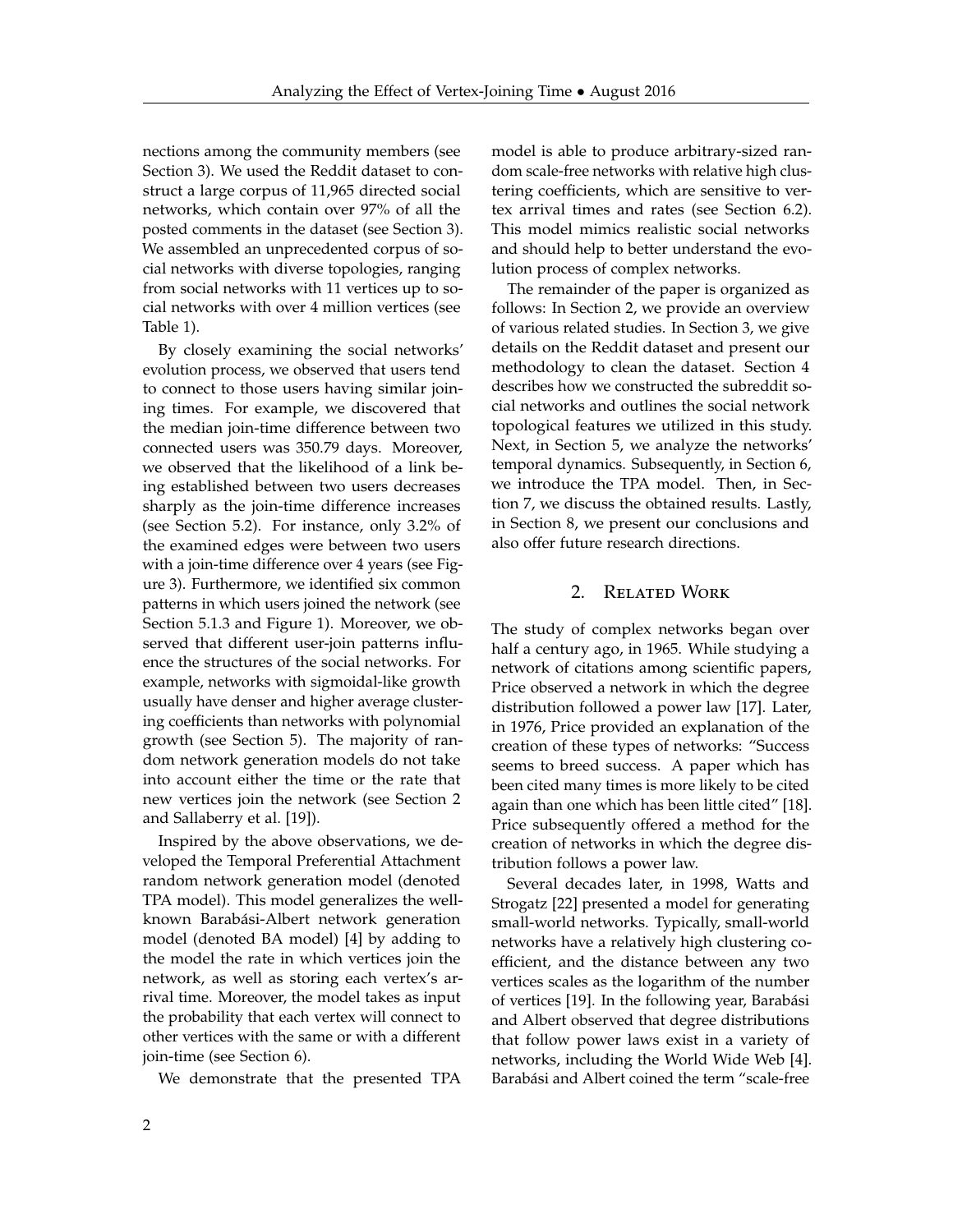<span id="page-2-0"></span>

**Figure 1:** Common User-Join Curves of the following subreddits: Blogging, 90s, AskComputerScience, Learnmusic, Eagle-Scouts, and BlackFriday.

networks" for describing such networks. Similar to Price's method  $[18]$ ,<sup>[3](#page-2-1)</sup> Barabási and Albert [\[4\]](#page-13-1) suggested a simple and elegant model for creating random complex networks based on the rule that the rich are getting richer. In the BA model, a network starts with *m* connected vertices. Each new vertex that is added (one at a time) has a greater probability of connecting to pre-existing vertices with higher degree, where the probability of connecting to an existing *v* is proportional to *v*'s degree [\[4\]](#page-13-1). Consequently, "rich" vertices with high degrees tend to become even "richer" due to their connections with new vertices that join the graph.

Many real-world complex networks have a community structure in which "the division of network nodes into groups within which the network connections are dense, but between which they are sparser" [\[16\]](#page-13-10). In 2004, Newman and Girvan proposed a community detection algorithm and offered a simple method to create networks with community structure [\[16\]](#page-13-10).

Even though the models described above can explain some of the characteristics of realworld complex networks, the random networks

created by these models were lacking in other properties that were observed in real-world complex networks. Therefore, in recent years, other models have been suggested which have additional characteristics [\[4,](#page-13-1) [10,](#page-13-2) [19,](#page-13-3) [22\]](#page-14-0).

A similar study to ours was conducted by Leskovec et al. [\[13\]](#page-13-12). They performed edgeby-edge analysis of four large-scale networks - Flickr, Delicious, LinkedIn, and Yahoo Answers - with time spans ranging from four months to almost four years. By studying a wide variety of network formation strategies, they observed that edge locality plays a critical role in the evolution of networks, and they offered a model which focused on microscopic vertex behavior. In their proposed model, vertices arrive at a pre-specified rate and choose their lifetimes. Afterwards, each vertex "independently initiates edges according to a 'gap' process, selecting a destination for each edge according to a simple triangle-closing model free of any parameters" [\[13\]](#page-13-12). They showed that their model could closely mimic the macroscopic characteristics of real social networks. Additionally, Leskovec et al., similar to our study, observed the arrival patterns of various vertices. Namely, they observed that (a) Flickr's network data has grown exponentially;

<span id="page-2-1"></span><sup>&</sup>lt;sup>3</sup>A detailed explanation of the differences between Price's method and the Barabási-Albert model for constructing complex networks can be found in [\[15\]](#page-13-11).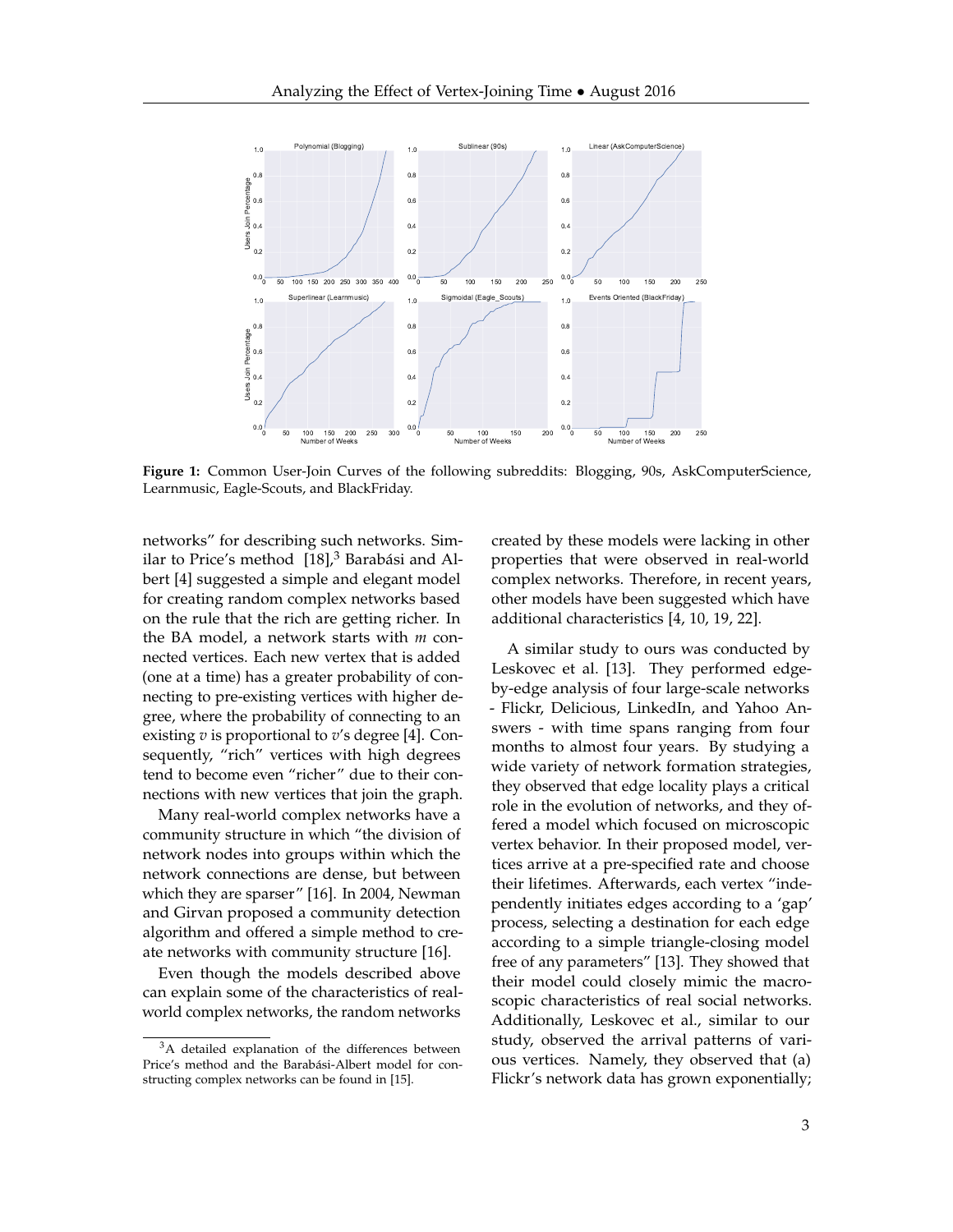(b) Delicious has grown slightly superlinearly; (c) LinkedIn has grown quadratically; and (d) Yahoo Answers has grown sublinearly. Due to these observations, they concluded that vertex arrival functions needed to be part of their proposed model. However, their study did not analyze the implications of using different arrival functions.

In this study, we extend the BA model. Our presented TPA model is able to generate smallworld, scale-free networks, with relatively high clustering-coefficient values. Moreover, our model takes into consideration the time and rate in which vertices join the network.

# <span id="page-3-0"></span>3. THE REDDIT DATASET

Reddit is a news aggregation website and online social platform, which was launched in 2005 by Steve Huffman and Alexis Ohanian [\[6\]](#page-13-13). Reddit users (also known as "redditors") can submit content on the website, which is then commented upon, and upvoted or downvoted by other users in order to increase or decrease the submission visibility. Redditors can also create their own subreddit on a topic of their choosing, make it public or private, and let other redditors join it. This makes Reddit a collection of online communities, centered around a variety of topics such as books, gaming, sci-ence, and asking questions.<sup>[4](#page-3-2)</sup>

In this study, we utilized the Reddit dataset which was recently made public by Jason Michael Baumgartner (see Section [9\)](#page-12-1). The Reddit dataset contains over 1.65 billion comments that were posted from October 2007 through May 2015. These posts were created by 13,213,173 users, with unique usernames, in 239,772 different subreddits. The dataset contains information on the exact time and date each comment was posted. Moreover, the dataset contains each comment's ID, as well as information on the user who posted it and the ID of the parent comment, i.e., the ID to which the current comment replied.

For this study, we cleaned the dataset by removing nonessential comments, specifically those that were marked as deleted and those that did not include the information of the user who posted them. Additionally, we removed posts by users who with high probability were bots. Namely, we removed all the users who posted more than 100,000 comments each, and we removed 897 redditors whose comments appeared in the bots list published in the Bot-Watchman subreddit.<sup>[5](#page-3-3)</sup> After the removal of these posts, we were left with over 1.42 billion comments.

# <span id="page-3-1"></span>4. Subreddit Social Networks

In the following subsections, we give a detailed description of the methods that we used to construct and analyze the subreddit social networks. In Section [4.1,](#page-3-4) we introduce the methods we used to construct each subreddit's social network. Then, in Section [4.2,](#page-4-0) we present the topological features we extracted from each network. Additionally, we provide a statistical overview of each topological feature across all social networks.

# <span id="page-3-4"></span>4.1. Social Network Construction

To perform the analysis of the subreddits' underlying social networks, we first needed to construct these social networks. However, many of the subreddits did not contain enough users or were not active for a long enough time to extract meaningful insights on the user-join patterns. For example, the median number of redditors in a subreddit was 3, while only 5% of the subreddits consisted of 371 redditors or more. Therefore, for all subreddits in the clean dataset of over 1.42 billion comments, we selected only those subreddits that had at least 10 users, consisted of at least 1,000 comments, and were active<sup>[6](#page-3-5)</sup> for at least 1 year. Out of all the

<span id="page-3-2"></span><sup>4</sup>Each subreddit web page can be accessed at the following URL: [https://www.reddit.com/r/<SubredditName>](https://www.reddit.com/r/<Subreddit Name>/) [/](https://www.reddit.com/r/<Subreddit Name>/), by replacing *<Subreddit Name>* with the subreddit's name.

<span id="page-3-3"></span> $\overline{5W}$ e downloaded the bots list from the BotWatchman subreddit <https://www.reddit.com/r/BotWatchman/> during December 2015.

<span id="page-3-5"></span><sup>&</sup>lt;sup>6</sup>Throughout this study, we considered the time in which a subreddit was active as the time difference be-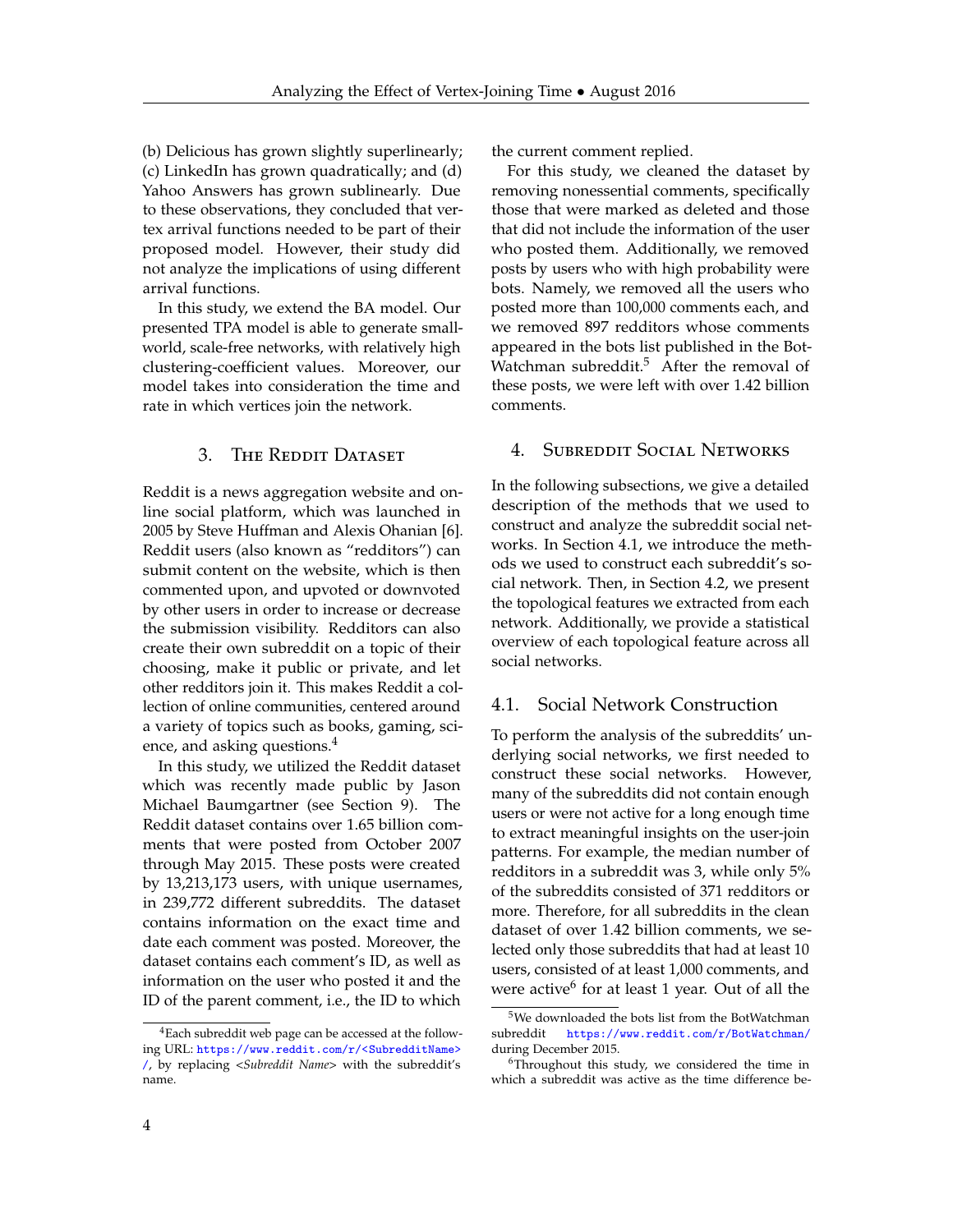subreddits, 11,965 subreddits with over 1.38 billion posts (referred to as *selected subreddits*) fulfilled this criteria.

Next, for each selected subreddit, similar to the construction method used by Kairam et al. [\[12\]](#page-13-14), we created the subreddit's social network directed graph by connecting users who posted comments as replies to other posted comments. Namely, for a subreddit, we define the subreddit's directed graph to be:  $G := \lt$  $V, E >$  where *V* is the set of vertices, representing all the subreddit's users who posted at least a single comment in the subreddit, and  $e := (u, v) \in E$  is the list of all edges between the subreddit's users  $u \in V$  and  $v \in V$ . We define an edge between *u* and *v* to exist if there exists a comment on the subreddit posted by *u* to which *v* posted a reply on the same subreddit. Lastly, we used the Powerlaw Python package [\[2\]](#page-13-15) and observed that most of the social networks' vertex connection distributions matched power law distributions with various exponent values. It important to notice that the constructed directed graph also includes single vertices of redditors who posted comments and did not receive any reply, as well as self-loop edges of redditors who posted a comment and then posted a comment as a reply to their own comment.

# <span id="page-4-0"></span>4.2. Calculating Topological Features

For each selected subreddit constructed social network graph,  $G := < V, E >$ , we calculated the following topological features:

- *Vertices number* the number of vertices in the graph, defined as |*V*|.
- *Edges number* the number of edges in the graph, defined as |*E*|.
- *Density* the graph density, defined as  $D := \frac{|E|}{|V| \cdot (|V|)}$  $\frac{|V|}{|V| \cdot (|V|-1)}$ .
- *Number of self-loops* the number of selfloops in the graph, defined as *Loops* :=  $|\{(v, v) \in E | v \in V\}|.$
- *Number of triangles* the number of triangles (denoted by  $|T|$ ) in the graph [\[21\]](#page-14-2).
- *Average clustering coefficient* the graph's average clustering coefficient (denoted by *CC*) [\[20\]](#page-14-3).
- *Degree-based features* for a vertex  $v \in V$ , we defined the in-degree, out-degree, and total-degree of *v* to be:

$$
- d_{in}(v) := |\{u \in V | \exists (u, v) \in E\}|
$$
  
\n
$$
- d_{out}(v) := |\{u \in V | \exists (v, u) \in E\}|
$$
  
\n
$$
- d_{tot}(v) := |\{u \in V | \exists (u, v) \in E \text{ or } \exists (v, u) \in E\}|.
$$

Using the vertex degree definitions, we can define the following four degree features:

$$
\begin{array}{l}\n\text{-} \text{ Avg-deg} := \frac{\sum_{v \in V} d_{tot}(v)}{|V|} \\
\text{-} \text{ Avg-in-deg} := \frac{\sum_{v \in V} d_{in}(v)}{|V|}\n\end{array}
$$

$$
- N\alpha g \cdot n \cdot \alpha g := \frac{|v|}{|v|}
$$
  
- Max-in-deg := max<sub>v\in V</sub>(d<sub>in</sub>(v));

 $-$  *Max-out-deg* :=  $max_{v \in V}(d_{out}(v))$ ,

where the *Max* function returns the maximum value in a set.

- *Connected components-based features* we separated the graph into a set of weakly connected components (denoted by *WCC*) [\[23\]](#page-14-4), in which *WCC* :=  ${H \le G|H \text{ is subgraph of } G}$  and  $G =$ t*H*∈*WCCH*. Using the *WCC*, we can also define the graph's largest component (referred to as *LC*)  $G_{LC} := \langle V_{LC}, E_{LC} \rangle$ , where  $G_{LC} \leq G$ , and  $\forall H := < V', E' > \in$  $WCC$ ,  $|V_{LC}| \ge |V'|$ . Using the above definitions, we can define the following five features:
	- **–** *Number of connected components* the number of weakly connected components, defined as |*WCC*|
	- **–** *Largest component vertices number* the number of vertices in *LC*, defined as  $|V_{LC}|$
	- **–** *Largest component edges number* the number of edges in *LC*, defined as  $|E_{LC}|$
	- **–** *Largest component ratio* the ratio between the number of users in the largest component and all users in the subreddit, defined as *LC*-*Ratio* := |*VLC*| |*V*|
	- **–** *The number of single components* the number of components in *WCC*

tween the first and last comments published in the subreddit.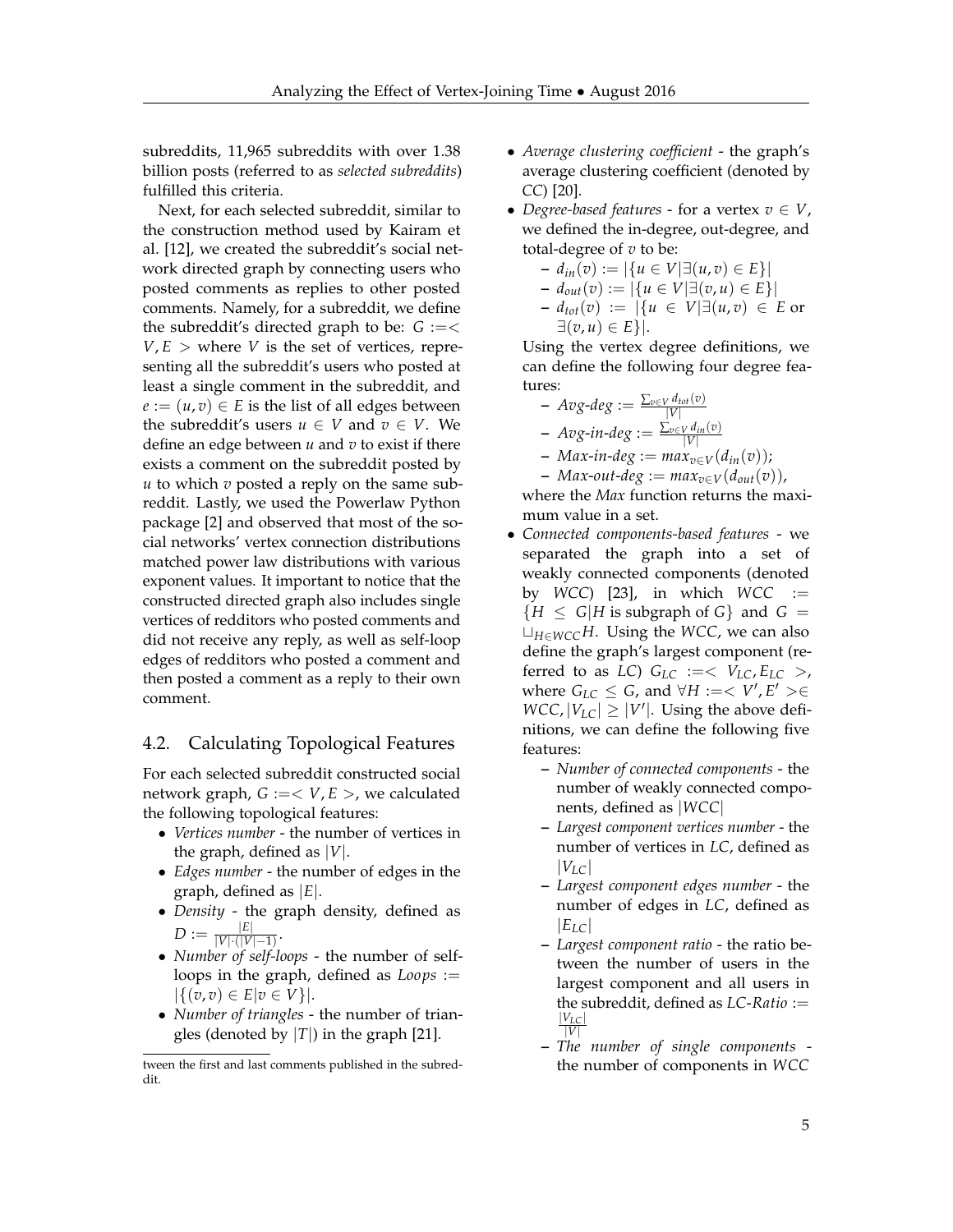that consist of only a single vertex (denoted by *|Single|*), defined as  $|{H} := < V'', E'' > \in WCC||V''| =$ 1}|.

Additionally, for  $v \in V$ , we defined  $v_{\text{join}}$ as the time *v* was first active in the network. We then used this feature to calculate a *Days* feature, defined as

$$
Days(G) := max_{v \in V} v_{join} - min_{v \in V} v_{join}.
$$

The *Days* feature is the number of days that had passed between the post times of the first and last comments. Moreover, for each edge in the complete Reddit social network with links, we calculated each edge time difference by

$$
e_{timediff} = |u_{join} - v_{join}|, \forall e = (u, v) \in E
$$

Table [1](#page-6-0) presents an overview of the various calculated topology features. Notice that the full set of topological features of all 11,965 selected subreddits is available online (see Section [9\)](#page-12-1).

# <span id="page-5-1"></span>5. Analyzing Temporal Dynamics of Networks

# 5.1. Network User-Join Curves

In the following subsections, we describe in detail the methods which were used to construct and analyze user-join curves (denoted UJC). In Section [5.1.1,](#page-5-2) we define the UJC function and explain how we constructed the selected subreddit UJCs. Next, in Section [5.1.2,](#page-5-3) we describe the process we utilized to match each UJC and its corresponding function. Afterwards, in Section [5.1.3,](#page-5-0) we present the methods used to categorize the different UJCs. Lastly, Section [5.1.4](#page-7-0) gives details on the methods used to predict the UJC categories based on the subreddits' topologies.

## <span id="page-5-2"></span>**5.1.1 User-Join Curve Construction**

For all the selected subreddits, we constructed the UJCs using the following methodology: First, for each subreddit *S*, using the cleaned Reddit dataset, we calculated the number of

weeks (denoted as  $t_{end}^S$ ) between the first comment and the last comment that were posted on the subreddit. Afterwards, we defined Users-*Number*<sub>*S*</sub>(*t*) for  $t \in [0, t_{end}^S]$  to be the number of users who joined the subreddit in *t* weeks since the first comments were posted on the subreddit. We also defined the overall number of users who joined the subreddit after *t S end* weeks to be *Total*-*UsersS*. Then, using the above definitions, we defined  $U$ *JC* :  $[0, t_{end}^S]$  $\rightarrow$  [0, 1] as  $U J C_S(t) = \frac{U s e r s - N u m b e r_S(t)}{Total - U s e r s_S}$ , where  $U$ *J*C<sub>*S*</sub>(0) and *UJ*C<sub>*S*</sub>( $t_{end}$ <sup>*S*</sup>) are always equal to 0 and 1, respectively. Lastly, to create the UJCs for a network *S*, we calculated the *U JC<sup>S</sup>* values in 4-week intervals.<sup>[7](#page-5-4)</sup> By using this interval, the number of samples of the UJCs for each subreddit ranged from 15 to 101, with a median value of 47.

#### <span id="page-5-3"></span>**5.1.2 User-Join Curve Regression Analysis**

To better understand the 11,965 UJCs that we created, we utilized CurveExpert software [\[11\]](#page-13-16) to match several selected UJCs with their bestfit functions using regression analysis. In most cases, the best fit was a high-degree polynomial function. To avoid over-fitting, we used the python-fit package<sup>[8](#page-5-5)</sup> to find the polynomial function that was a best-fit for the majority of UJCs and still had a relatively low degree. We discovered that 11,273 (94.2%) and 9,199 (76.9%) of the UJCs matched a quartic function (q(x) :=  $a + bX + cX^2 + dX^3 + eX^4$ ) with  $R^2 \geq 0.95$  and  $R^2 \geq 0.99$ , respectively.

Additionally, we performed regression analyses of the 692 UJCs that did not match quartic functions. Out of these UJCs, we observed that 274 matched the MMF model [\[11\]](#page-13-16),  $\frac{ab+cx^d}{b+x^d}$ , with  $R^2 \geq 0.95$ . The other 418 UJCs (referred to as *anomalous UJCs*) presented a wide range of patterns.

<span id="page-5-4"></span><span id="page-5-0"></span><sup>&</sup>lt;sup>7</sup>In case  $t_{end}$  did not divide evenly by 4, the time interval between the next-to-last and last UJC values was less than 4 weeks.

<span id="page-5-5"></span><sup>8</sup>[https://pypi.python.org/pypi/python-fit/1.0.](https://pypi.python.org/pypi/python-fit/1.0.0)  $\Omega$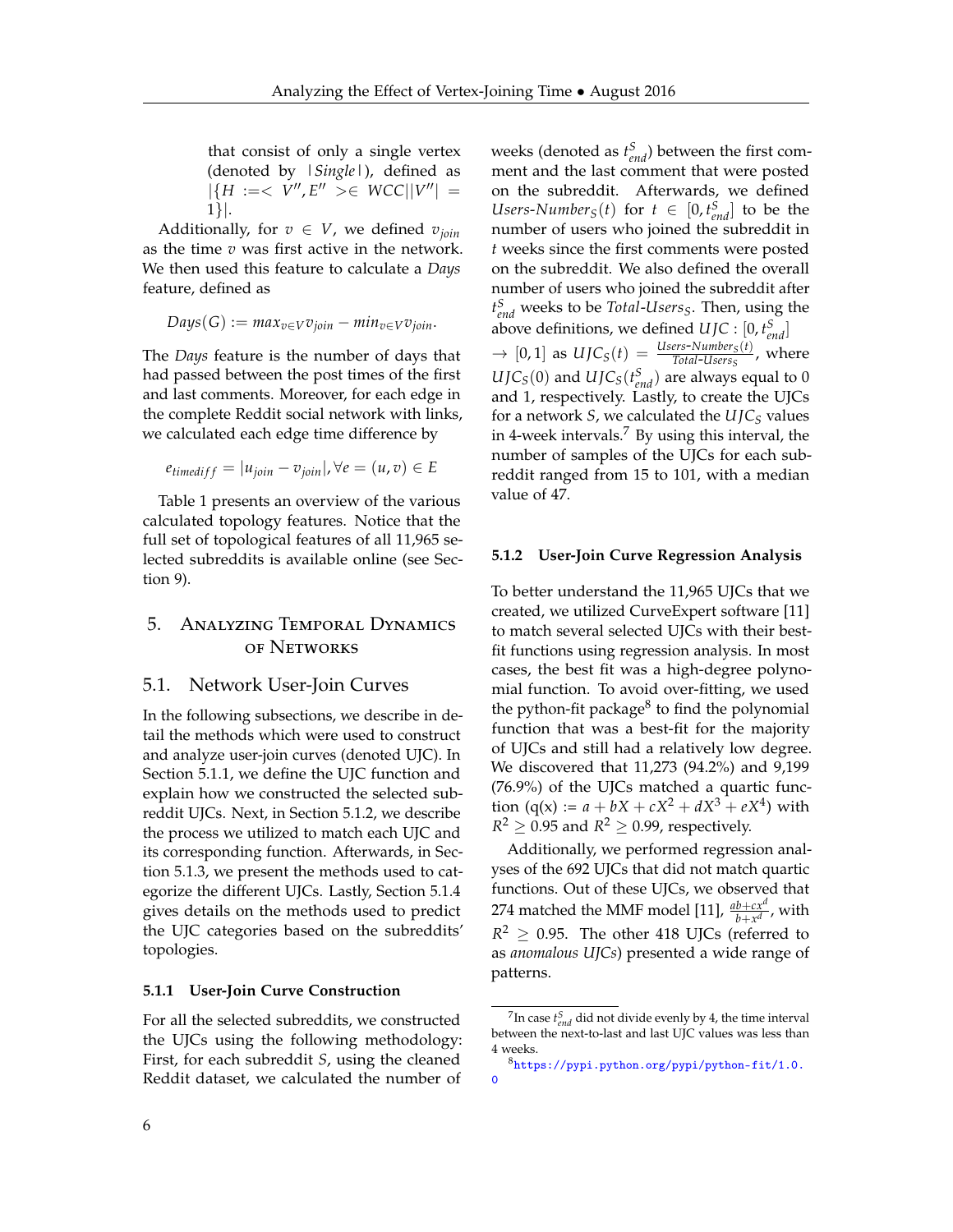<span id="page-6-0"></span>

| Feature     | Min    | Max        | Median   | Mean       | Std          |
|-------------|--------|------------|----------|------------|--------------|
| Avg-deg     | 0.0    | 53.343     | 1.893    | 2.889      | 3.4          |
| Avg-in-deg  | 0.0    | 26.672     | 0.947    | 1.444      | 1.7          |
| CC.         | 0.0    | 0.941      | 0.025    | 0.047      | 0.067        |
| D           | 0.0    | 0.936      | 0.001    | 0.003      | 0.017        |
| Days        | 365.69 | 2,785.48   | 1,271.79 | 1,312.68   | 570.68       |
| LC-Ratio    | 0.002  |            | 0.416    | 0.389      | 0.189        |
| Loops       | 0.0    | 73,791     | 7        | 88.058     | 931.786      |
| Max-in-deg  | 0.0    | 24,469     | 39       | 151.107    | 466.91       |
| Max-out-deg | 0.0    | 24,113     | 40       | 162.092    | 484.83       |
| $ E_{IC} $  | 0.0    | 42,973,517 | 768      | 30,118.416 | 484,602.04   |
| IEI         | 0.0    | 42,980,043 | 860      | 30,287.708 | 484,771.67   |
| Single      | 0.0    | 1,643,749  | 626      | 4,037.163  | 31,026.64    |
| ITI         | 0.0    | 73,148,002 | 92       | 70,057.296 | 1,289,299.62 |
| $ V_{IC} $  | 1.0    | 2,391,502  | 341      | 4,345.554  | 39,425.02    |
| V           | 11.0   | 4,043,528  | 1,110    | 8,605.852  | 70,357.23    |
| I WCC I     | 1.0    | 1,647,816  | 663      | 4,132.8    | 31,247.4     |

**Table 1:** Subreddits Social Network Features Overview

#### **5.1.3 User-Join Curve Categorization**

After matching the UJCs with their best-fit quartic functions, we could now categorize the different UJCs. For each matched quartic function  $q_S(x)$  of subreddit *S*, we defined the normalized area function *norm-area* :  $q_S \rightarrow [0,1]$ as:

$$
norm\text{-}area(q_S) := narea(q_S) := \frac{\int_0^{t_{end}^S} q_S(x)dx}{t_{end}^S}
$$

In considering the 11,273 subreddit norm-areas, we observed that the norm-area distributions were skewed to the right, with a minimal value of 0.065, a maximal value of 0.935, and a median value of 0.4, with a standard deviation of 0.159 (see Figure [2\)](#page-6-1).

As a rule of thumb, we can foresee that fast growing subreddits, such as the Blogging subreddit (see Figure [1\)](#page-2-0), will have a relatively small norm-area value of close to 0. On the other hand, subreddits that had their growth halted for a relatively long time, such as the Eagle-Scouts subreddit (see Figure [1\)](#page-2-0), will have a norm-area of about 1, and subreddits with constant growth rates will have a norm-area of about 0.5. Keeping this in mind, we divided the matched polynomials into five sets, according to their norm-area values: Set 1,  ${q_s|narea(q_s) \in [0, 0.24)}$  (with 905 UJCs);

<span id="page-6-1"></span>

**Figure 2:** Normalized matched quartic functions' area distributions.

Set 2,  $\{q_S | \text{narea}(q_S) \in [0.24, 0.4)\}$  (with 4,733) UJCs); Set 3,  $\{q_S | \text{narea}(q_S) \in [0.4, 0.56)\}$  (with 3,435 UJCs); Set 4, {*qS*|*narea*(*qS*) ∈ [0.56, 0.72)} (with 1,483 UJCs); and Set 5,  $\{q_S | \text{narea}(q_S) \in$  $[0.72, 1)$  (with 717 UJCs). For the five sets of matched polynomials, we calculated the various coefficient distributions and manually viewed the UJC graph visualizations for each set, $9$  and we observed the following:

1. The majority of the UJCs with *narea* ∈ [0, 0.24) (Set 1) have positive *d* and *e* coefficients. Therefore, these UJCs typically have a cubic or *quartic growth* rate (referred to as *polynomial growth*).

<span id="page-6-2"></span><sup>&</sup>lt;sup>9</sup>The UJC graphs are available for download; see Section [9.](#page-12-1)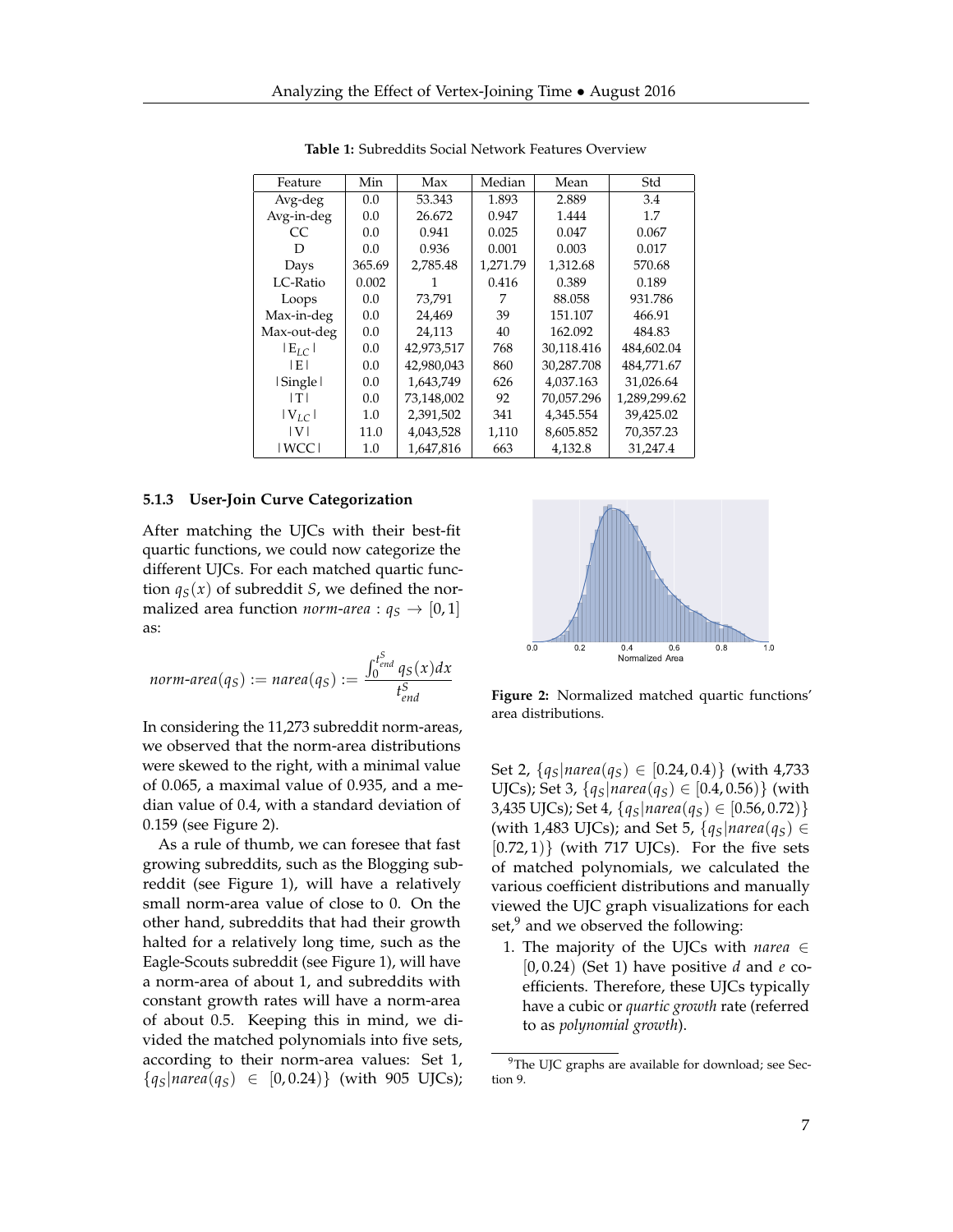- 2. The majority of the UJCs with *narea* ∈ [0.24, 0.4) (Set 2) have a negative *e* coefficient. Additionally, by manually reviewing the UJCs, we observed that in most cases these UJCs have a *sublinear growth* rate. The growth typically starts relatively slowly and then changes into linear growth.
- 3. The majority of the UJCs with *narea* ∈ [0.4, 0.56) (Set 3) have relatively large *c* coefficients. However, in most cases the *d* and *e* coefficients have opposite signs; one is positive and the other is negative. This indicates that most of the UJCs do not grow at a fast rate. By manually reviewing the UJCs in this set, we observed that these UJCs have a nearly *linear growth* rate.
- 4. The majority of the UJCs with *narea* ∈  $[0.56, 0.72)$  (Set 4) have a relatively high positive *b* coefficient. However, in most cases the *d* and *e* coefficients have opposite signs, indicating that most of the UJCs do not grow at a polynomial rate. Indeed, by manually examining the UJCs, we observed that most UJCs in this set have a *superlinear growth* rate. Many of the UJCs in this set started with a faster than linear growth rate and then dropped to a linear growth rate.
- 5. The majority of the UJCs with *narea* ∈  $[0.72, 1)$  (Set 5) have relatively high positive *b* and *d* coefficients, and low negative *c* and *e* coefficients. This indicates that the UJCs grew very fast and then slowed down until the growth stopped. Indeed, we observed a growth pattern in these UJCs which is similar to the *sigmoidal growth* rate.

<span id="page-7-0"></span>Additionally, we inspected the growth patterns of the 692 UJCs that did not match quartic functions. As mentioned in Section [5.1.2,](#page-5-3) 274 of these UJCs matched the MMF model, which has a *sigmoidal growth* rate. A closer look at the remaining 418 anomalous UJCs revealed that external events often affected the growth, such as the launch of a new season of TV shows. We refer to this growth pattern as *events-oriented growth*.

#### **5.1.4 User-Join Curve Prediction**

One of this study's goals was to understand how various UJC growth rates affect networks' topologies. To achieve this goal, using the 11,965 selected subreddits, we first calculated the Pearson correlations between the subreddit topological features (see Section [4.2\)](#page-4-0) and the subreddit normalized-area values (see Section [5.1.3\)](#page-5-0). Then, we used regression algorithms to construct models which could predict a subreddit's normalized-area values. Lastly, we used different classification algorithms to construct classifiers that could predict UJC categories based on their topologies. In the rest of this subsection, we provide an overview of each method we used and the obtained results.

**Correlations.** We calculated the Pearson correlations between the 11,965 subreddit social network topological features and their normalized areas. The obtained results indicate that there is a weak positive correlation between norm-area and the network's average clustering coefficient  $(r = 0.23)$ , and also between the norm-area and the network's density  $(r = 0.21)$ . Additionally, there is a negligible negative correlation between the norm-area and the network's maximal in-degree  $(r = -0.12)$ , as well as between the norm-area and the maximal out-degree  $(r = -0.14)$ . Moreover, there is a moderate negative correlation between the norm-area and the *Days* feature  $(r = -0.47)$ .

**Regression Analysis.** We constructed regression prediction models, which can predict a subreddit's UJC normalized area using GraphLab Create [\[14\]](#page-13-7). We evaluated three regression models: linear regression, Boosted Trees regression, and Random Forest regression. We created these models twice, one time using all the topological features described in Section [4.2](#page-4-0) and the second time with all the features plus the *Days* feature. We evaluated the models using 10-fold cross validation and measuring the models' average value of (a) mean absolute error (*MAE*), (b) mean square error (*MSE*), and (c) root mean squared error (*RMSE*).

Out of these regression models, the Boosted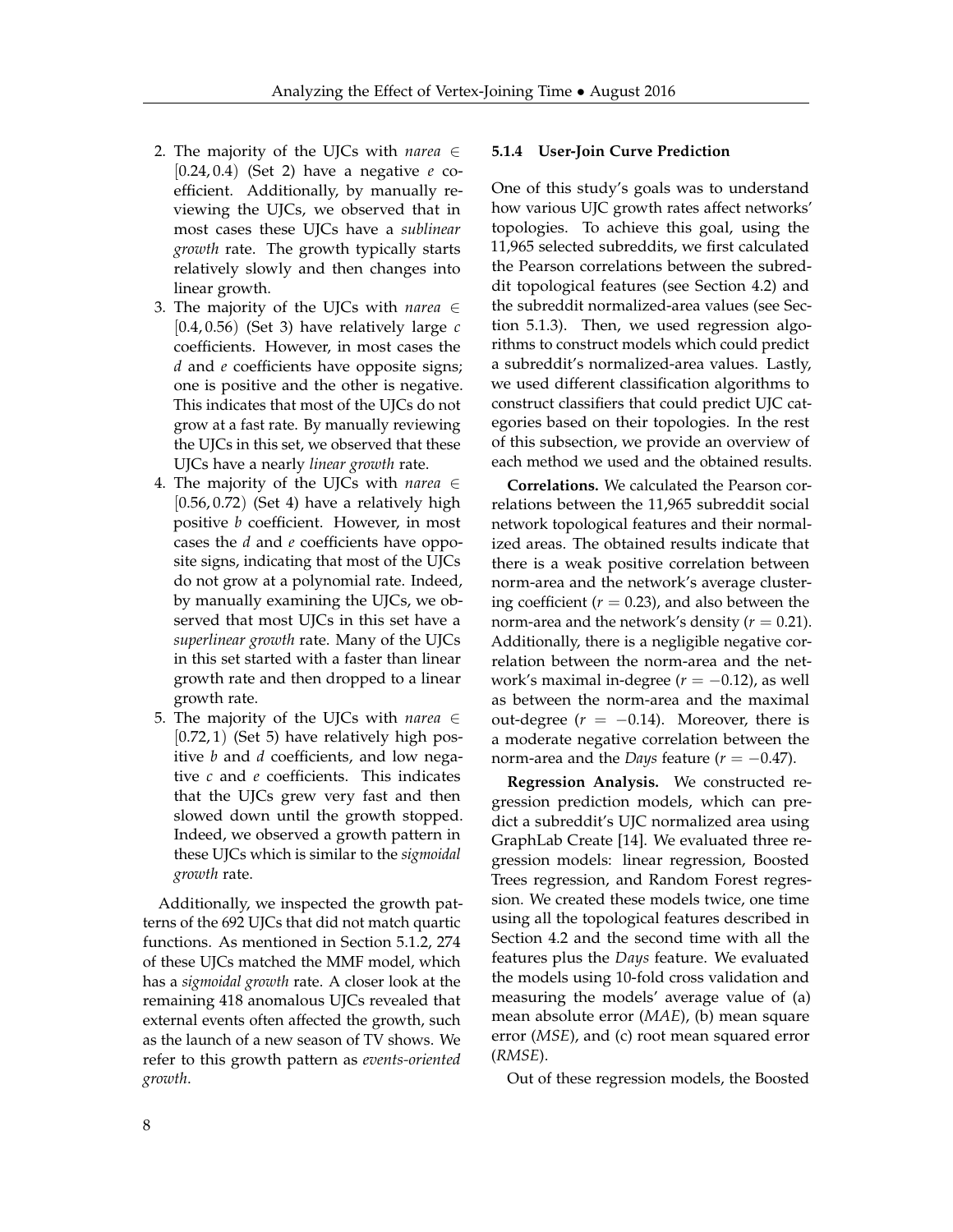Trees regression presented the best results, which were slightly better than the linear and Random Forest models, with *MAE* = 0.125,  $MSE = 0.027$ , and  $RMSE = 0.163$ , using only the topological features; and  $MAE = 0.114$ ,  $MSE = 0.232$ , and  $RMSE = 0.152$ , using the topological features plus the *Days* feature. Additionally, the linear regression model created using the 11,965 subreddits' topology features presented an *R* <sup>2</sup> value of 0.125, using only the topological features, and an *R* <sup>2</sup> value of 0.262, using all the topological features plus the *Days* feature. Moreover, in the linear regression model constructed with all the features, the *CC*, *D*,  $|E_{LC}|$ ,  $|V_{LC}|$ , *Max-in-deg*, *Loops*,  $|T|$ , and |*WCC*| had positive coefficients. The *Avg*-*deg*, |*E*|, *LC*-*Ratio*, *Max*-*out*-*deg*, |*Single*|, |*V*|, and *Days* had negative coefficients.

**Supervised Learning.** We constructed supervised learning classifiers which can classify the category of the subreddit's UJC, based on only the 11,965 selected subreddits' topological features, in the following way: First, we created a labeled dataset with the six growth categories we defined in Section [5.1.3.](#page-5-0) Next, using the labeled dataset, we used WEKA [\[9\]](#page-13-17) and constructed various classifiers using the following algorithms: OneR, J48 decision tree, Logistic, K-Nearest-Neighbors (KNN) with  $K = 1$ , Rotation Forest, and Random Forest. Then, we evaluated each classifier using the 10-fold cross validation method and calculated the classifier's AUC (area under the ROC curve) values. Lastly, we repeated the construction and evaluation process, only this time with only two growth categories – polynomial growth and sigmoidal growth.

Out of all the trained classifiers, the Logistic classifier obtained the best results, in terms of AUC, on both datasets. On the first dataset, with six categories, the Logistic classifier obtained the highest weighted average AUC and the highest correct classification percentage of 0.64 and 41.2%, respectively. These results were considerably better than the simple OneR and KNN classifiers that obtained weighted average AUCs of 0.52 and 0.53, and correct classification percentages of 37.4% and 31.7%, respectively. On the second dataset, which consisted of subreddits with only polynomial growth and sigmoidal growth, the Logistic classifier obtained the highest AUC and highest true positive rate of 0.82 and 0.81, respectively. These results were considerably better than the simple OneR and KNN classifiers that obtained AUCs of 0.67 and 0.64, respectively.

# <span id="page-8-0"></span>5.2. Vertices' Join-Time Difference

Similar to Price's observation [\[17\]](#page-13-8) that new papers tend to be cited more than older papers, we noticed that redditors tend to be more engaged with other redditors who joined the network at a similar time, and less engaged with redditors who became active either a long time before or after they did. To validate our observation, for each edge *e* in 362,230,386 links in the full Reddit network, we calculated the jointime difference in days (*etimedi f f*) between each edge's vertices (see Section [4.2\)](#page-4-0). Afterwards, we calculated the probability of each time difference value. Moreover, we utilized regression analysis to match a function that estimated the probability of two redditors connecting, based on the join-time difference.

The analysis results are presented in Figure [3.](#page-9-0) Additionally, using regression analysis, we discovered that the probability of two redditors with join-time difference *t* to be linked can be estimated to be:

*link*-*probability*(*t*) ≈ 0.002*e* −0.0019*t*

According to these results, we can observe that the probability of two redditors to be linked decreases sharply as the join-time difference between them increases. For example, while over 51% of edges are between users with a join-time difference of less than a year, only 1% of edges are between redditors with a join-time difference of over 5 years.

# <span id="page-8-1"></span>6. The Temporal Preferential ATTACHMENT MODEL

Inspired by the above results in which the vertex join-rate changes over time and edges tend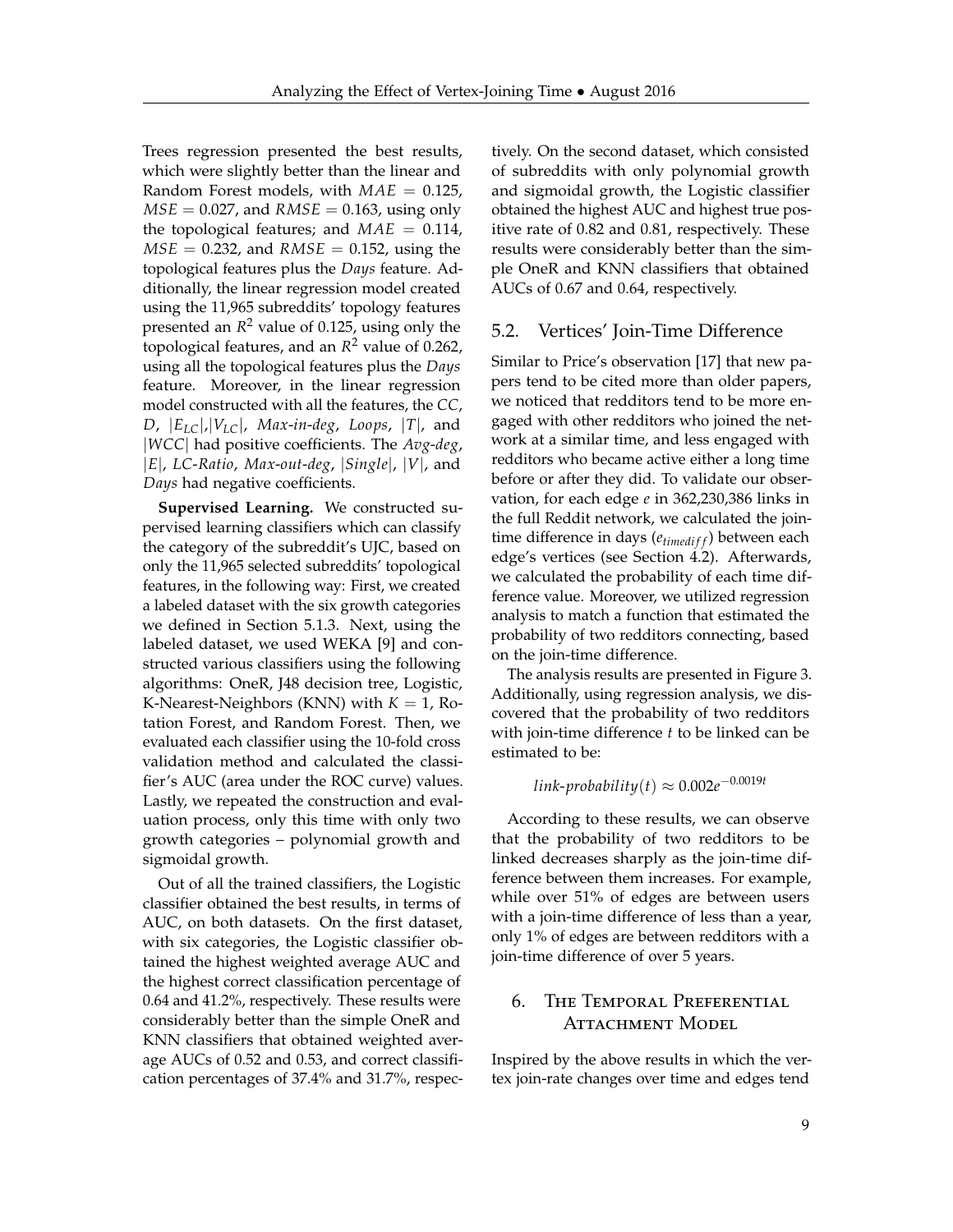<span id="page-9-0"></span>

**Figure 3:** Edge time difference distribution. It can be observed that as the join-time difference between two redditors increases, the probability of a link between them decreases sharply.

to be formed among vertices with similar join times, we developed the TPA model for generating undirected random networks. The model is a generalization of the well-known BA model [\[4\]](#page-13-1), with two main extensions: (a) instead of adding one vertex in each iteration to the network, the TPA model inserts a set of vertices in each iteration, where the set's size can be modified in each iteration; and (b) the probability of an edge forming between two vertices is negatively correlated with the time gap between the two vertices' join times.

In the rest of this section, we first formally define the TPA model. Subsequently, we evaluate the model by using it to generate various random networks of different sizes, and we compare the constructed networks' properties to the properties of real-world networks as well as to random networks created by other models.

# 6.1. The TPA Model Algorithm

An overview of the TPA model algorithm is presented in Algorithm 1. The TPA model receives as input three parameters: first, the number of edges (denoted *m*) to attach a new vertex to existing vertices; second, an integers list (denoted *l*) with the number of vertices to add to the graph in each iteration; and third,

| <b>Algorithm 1</b> The Temporal Preferential Attach- |  |
|------------------------------------------------------|--|
| ment Model Algorithm Overview                        |  |

| 1: procedure GENERATERANDOMGRAPH                               |  |  |  |
|----------------------------------------------------------------|--|--|--|
| <b>Require:</b> m, l, f                                        |  |  |  |
| 2:<br>$g \leftarrow$ empty undirected graph                    |  |  |  |
| 3:<br>$TimeGroupsList \leftarrow \text{empty list}$            |  |  |  |
| 4:<br>for $i = 0$ to l.length do                               |  |  |  |
| 5:<br>NewVerticesList $\leftarrow$ list of $l[i]$ new vertices |  |  |  |
| 6:<br>AddNewVerticesTimeGroup(NewVList,i)                      |  |  |  |
| 7:<br>AddVerticesToGraph(g NewVList)                           |  |  |  |
| 8:<br>AddToList(TimeGroupsList, i)                             |  |  |  |
| for $v$ in NewVerticesList do<br>9:                            |  |  |  |
| 10:<br>AddRandomEdges(g,v,m,f)                                 |  |  |  |
| 11:                                                            |  |  |  |
| 12: procedure ADDRANDOMEDGES                                   |  |  |  |
| Require: g,v,m,f                                               |  |  |  |
| for $i = 0$ to m do<br>13:                                     |  |  |  |
| 14:<br>repeat                                                  |  |  |  |
| 15:<br>$r \leftarrow$ SelectFromList(TimeGroupsList,f)         |  |  |  |
| 16:<br>$u \leftarrow$ GetVertexInGroupByDegree(g,r)            |  |  |  |
| <b>until</b> $(v, u) \notin g$<br>17:                          |  |  |  |
| AddEdge(g,v,u)<br>18:                                          |  |  |  |
|                                                                |  |  |  |

a function (denoted  $f : \mathbb{N} \to \mathbb{R}$ ) that given a time difference value, returns the relative probability of an edge existing across two time groups. The algorithm starts by creating an empty undirected graph (line 1) and an empty time group list (line 2). Then, for each positive integer *l*[*i*] in *l*, the algorithm does the following: (1) creates new *l*[*i*] vertices with the time group set to  $i$  (lines 5-6); (2) adds the new vertices to the graph (line 7); (3) adds *i* to the *TimeGroupsList* (line 8); and (4) connects each new added vertex to the other *m* vertices using the AddRandomEdges procedure (line 10).

The AddRandomEdges procedure (lines 12- 18) is the core of the model. The procedure receives as input five parameters: a graph (*g*), a vertex (*v*), the number of edges (*m*), a probability time difference function (*f*), and a list of existing time groups (*TimeGroupsList*). The AddRandomEdges procedure connects *v* to *m* other vertices in the graph using the following routine. First, it randomly selects from *TimeGroupsList* a time group (denoted *r*) where the probability of selecting each time group is given by  $f$  (line 1).<sup>[10](#page-9-1)</sup> Then, similar to the BA model, the procedure selects one vertex

<span id="page-9-1"></span><sup>&</sup>lt;sup>10</sup>Given  $t_1, t_2, ..., t_n$  time groups, the actual probability of an edge being created between two time groups with a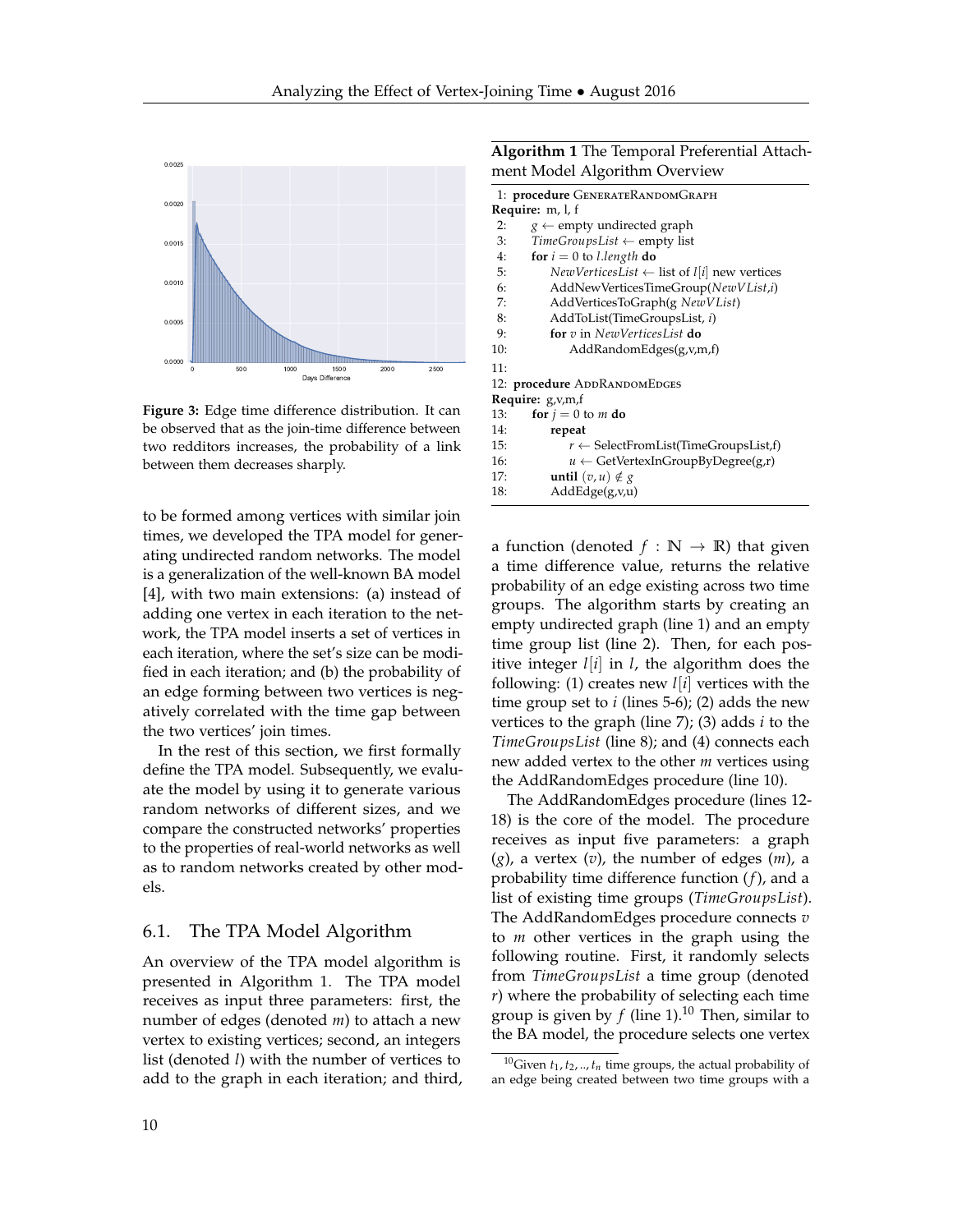(*u*) among all the vertices that are in the selected time group *r*, where vertices with higher degree have higher likelihood of being selected (line 16). In case the edge  $(u, v)$  already exists in the graph, then the selection process of *u* is repeated until a new *u* in the graph is created.[11](#page-10-1) A detailed implemented TPA model in Python can be found in the paper's website (see Section [9\)](#page-12-1).

To illustrate our TPA model algorithm, we can create a random graph using the following input parameters: *m* = 3, *l* = [100, 200, 400], and  $f(t) = 2^{-1-t}$ . We start running the model with an empty graph. In the first iteration, we add 100 (*l*[0]) new vertices to the graph, and each new vertex has a time group value of 0. In this iteration there are not any other time groups. Therefore, the 100 new vertices will only create 300 (100 $\cdot$ 3) edges among themselves in the following manner: each vertex will select 3 other vertices in the group, and similar to the BA model, vertices with higher degree will have higher probability of being selected, and the "richer" vertices will have a higher probability of becoming "richer."

In the second iteration, the model will insert 200 (*l*[1]) new vertices which will form 600  $(200 \cdot 3)$  new edges. However, this time we have two time groups: (a) a time group of 1 (with time difference 0), which contains all the 200 new vertices, and according to the time difference probability function, the probability of each new vertex establishing a connection to this group is  $f(0) = 2^{-1-0} = 0.5$ ; and (b) a time group of 0 (with time difference of 1), which contains the previous 100 vertices, with a probability of  $f(0) = 2^{-1-1} = 0.25$  of connecting to vertices in this time group. According to these parameters, we can observe that the probability ratio of the two time groups is 2 to 1. Therefore, we can use this ratio to estimate that out of the 600 edges of the second iteration, about 400 edges will be formed among the vertices of time group 1, and about 200 edges will be formed among the vertices of time group 1 and time group 0, where each edge has a higher probability of connecting vertices with higher degree.

Lastly, in the third iteration, our model will insert an additional 400 (*l*[2]) new vertices to the graph with a time group value of 2. These vertices will formulate  $1200 (400 \cdot 3)$  edges, of which about 686 will be among the vertices of time group 2; about 343 edges will be among the vertices of time groups 2 and 1 (time difference of 1), and about 171 edges will be among the vertices of time groups 2 and 0 (time difference of 2). Overall, the TPA model will have constructed a graph with 700 vertices and 2,100 edges.

# <span id="page-10-0"></span>6.2. TPA Model Evaluation

To empirically evaluate the TPA model, we created various random networks by using various input parameters:

- 1. The *vertices number* was set to three different sizes: 700, 6,200, and 12,350.
- 2. The *edge number*, parameter *m*, was set to 3, creating networks with about 2,100, 18,600, and 37,050 edges.
- 3. We used linear, polynomial, and sigmoidal *vertices growth rates*. For the linear growth rate, we added 10 new vertices in each iteration. For the polynomial growth rate, we used the sequence of 5, 20, 45, ...,  $5 \cdot x^2$ , with a maximal *x* value of 8, 16, and 20 for creating networks with 2,100, 18,600, 37,050 edges, respectively. For the sigmoidal growth rate, we used the same growth sequence as used in polynomial growth only in reverse order.
- 4. We used  $f(t) = 2^{-1-t}$  and  $f(t) = 0.8 \cdot 0.2^t$ functions as *time difference functions (f)*, where the  $f(t) = 0.8 \cdot 0.2^t$  will create considerably more edges among all the vertices in the same time group than  $f(t) =$  $2^{-1-t}$ .

Overall, we assembled 18 different parameter settings for generating random networks. For each parameter setting, we utilized the TPA

time difference of *d*  $\leq n$  is equal to  $\frac{f(d)}{\sum_{i\in [1,n]} f(it)}$ .

<span id="page-10-1"></span><sup>&</sup>lt;sup>11</sup>In the Python implementation of the TPA model, to prevent cases where it is impossible to add new edges to *v*, we limited the number of repeats and moved on to connect the next vertex.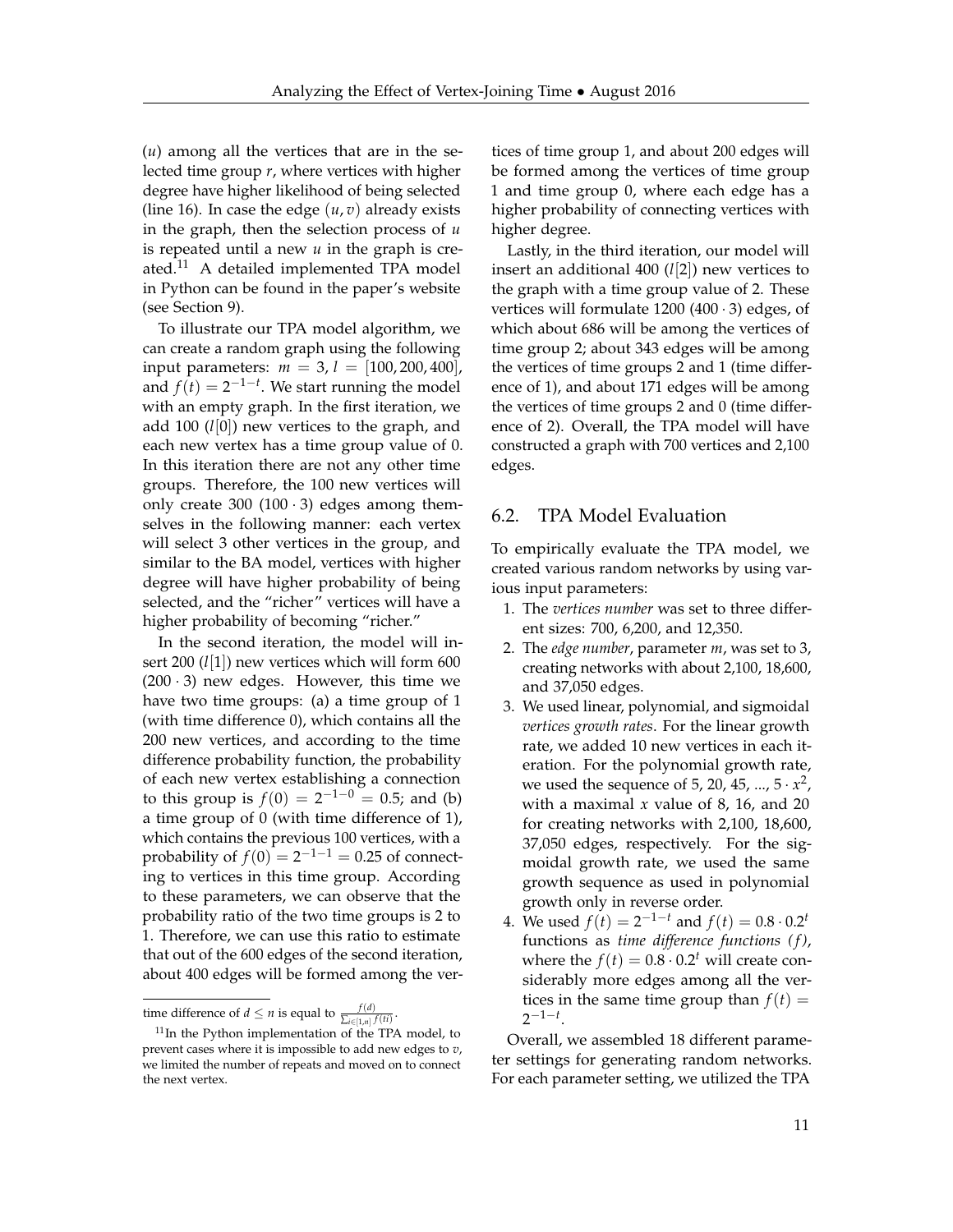Model |V| |E| Rate *<sup>f</sup>* CC *<sup>d</sup>max* Avg. SP *<sup>k</sup>*−*<sup>γ</sup>* TPA 700 2100 Linear 2−1−*<sup>t</sup>* 0.063 28.4 4.23 *k* 4.41 TPA | 700 | 2095 | Poly. | 2<sup>-1−*t*</sup> | 0.03 | 37.2 | 3.7 | k<sup>4</sup>  $k^{4.13}$ TPA 700 2100 Sig. 2−1−*<sup>t</sup>* 0.053 58.1 3.73 *k*  $k^{3.7}$ TPA 700 2100 Linear  $0.8 \cdot 0.2^t$  0.15 28.0 5.78 k<sup>2</sup>  $k^{3.81}$ TPA 700 2095 Poly. 0.8 · 0.2*<sup>t</sup>* 0.07 43.8 3.96 *k*  $k^{3.53}$ TPA 700 2100 Sig.  $0.8 \cdot 0.2^t$  0.094 54.0 4.19<br>TPA 6200 18600 Linear  $2^{-1-t}$  0.045 32.8 13.62  $k^{3.32}$ TPA 6200 18600 Linear 2−1−*<sup>t</sup>* 0.045 32.8 13.62 *k*  $k^{6.95}$ TPA 6200 18595 Poly. 2−1−*<sup>t</sup>* 0.007 61.1 4.89 *k*  $k^{4.07}$ TPA 6200 18600 Sig. 2−1−*<sup>t</sup>* 0.012 119.5 4.92 *k*  $k^{3.62}$ TPA | 6200 | 18600 | Linear |  $0.8 \cdot 0.2^t$  |  $0.141$  |  $31.6$  |  $31.03$  |  $k^2$  $k^{3.18}$ TPA | 6200 | 18595 | Poly. |  $0.8 \cdot 0.2^t$  |  $0.025$  | 97.4 | 5.59 |  $k^2$  $k^{3.37}$ TPA | 6200 | 18600 | Sig. |  $0.8 \cdot 0.2^t$  |  $0.029$  | 113.2 | 5.79 |  $k^2$  $k^{3.26}$ TPA 12350 37050 Linear 2−1−*<sup>t</sup>* 0.044 33.1 24.23 *k*  $k^{7.14}$ TPA | 12350 | 37045 | Poly. | 2<sup>-1-*t*</sup> | 0.004 | 81.7 | 5.3 | k<sup>4</sup>  $k^{4.3}$ TPA 12350 37050 Sig. 2−1−*<sup>t</sup>* 0.007 155.4 5.36 *k*  $k^{3.72}$  $\begin{tabular}{|c|c|c|c|c|c|c|} \hline \text{TPA} & 12350 & 37050 & \text{Sig.} & 2^{-1-t} & 0.007 & 155.4 & 5.36 \\ \hline \text{TPA} & 12350 & 37050 & Linear & 0.8 \cdot 0.2^t & 0.139 & 33.0 & 60.69 \\ \hline \text{TPA} & 12350 & 37045 & \text{Poly.} & 0.8 \cdot 0.2^t & 0.017 & 116.0 & 6.27 \\ \hline \end{tabular}$  $k^{7.15}$ TPA | 12350 | 37045 | Poly. |  $0.8 \cdot 0.2^t$  |  $0.017$  | 116.0 | 6.27 |  $k^2$  $k^{3.35}$ TPA | 12350 | 37050 | Sig. |  $0.8 \cdot 0.2^t$  |  $0.02$  | 163.6 |  $6.51$  |  $k^3$  $k^{3.34}$ BA 700 2091 - - 0.04 82.9 3.36 *k*  $k^{3.13}$ BA | 6200 | 18591 | - | - | 0.008 | 234.4 | 4.12 | k<sup>3</sup>  $k^{3.07}$ BA | 12350 | 37041 | - | - | 0.005 | 362.2 | 4.36 *| k<sup>2</sup>*  $k^{3.04}$ WS | 700 | 2100 | - | - | 0.444 | 8.9 | 5.76 | -WS | 6200 | 18600 | - | - | 0.442 | 9.8 | 8.11 | -WS | 12350 | 37050 | - | - | 0.443 | 10.1 | 8.85 | -

<span id="page-11-1"></span>**Table 2:** Random Networks' Topological Properties

model to create 18 random networks. Subsequently, for each network, we calculated the network's average clustering coefficient (denoted CC), the maximal degree of vertex in the network (denoted *dmax*), the network's average shortest paths value (denoted Avg. SP), and the power law function  $(k^{-\gamma})$  that matched the degree distribution of the network. To reduce variance of the calculated features, we repeated the network construction process and feature calculations 10 times for each parameter setting and calculated the average value of each feature. The results of these calculations are presented in Table [2.](#page-11-1) Furthermore, for comparing the TPA model to other models, we used both the BA model and the Watts-Strogatz model to generate random networks of similar sizes (see Table  $2$ ).<sup>[12](#page-11-2)</sup>

# 7. Discussion

<span id="page-11-0"></span>By analyzing the results presented in Sections [4,](#page-3-1) [5,](#page-5-1) and [6,](#page-8-1) the following can be noted:

First, from the construction process results presented in Section [4.1,](#page-3-4) we can observe that most of Reddit's online communities have an activity period of less than a year. Moreover, we can observe that the 11,965 selected subreddits, which are about 5% of all the subreddits in the dataset, contain 1.38 billion posts; these are 97.7% of all the posts in the constructed clean Reddit dataset. This indicates that most communities are short-lived and contain significantly less content than what can be found in other more active communities. Therefore, studies aiming to analyze online communities need to carefully select the communities they choose to study.

Second, from Table [1](#page-6-0) we can observe that the Reddit dataset contains many types of communities with a wide range of size scales and with various topologies. However, from the results presented in Section [5.1.2,](#page-5-3) we can surprisingly observe that even though there are many different social networks and the reasons people join these communities are varied and complex, in most online communities the UJCs match quartic functions.

Third, according the correlation results presented in Section [5.1.4,](#page-7-0) we can observe that, in general, UJCs with higher normalized areas typically have higher CC values. This observation aligns with the networks generated by the TPA model, in which networks created by sigmoidal growth usually presented higher CC values than same-size networks created by polynomial growth (see Table [2\)](#page-11-1).

Fourth, by observing the regression results in Section [5.1.4,](#page-7-0) which presented models with relatively low RMSE values, and the classification results presented in Section [5.1.4,](#page-7-0) which presented promising results with AUC of 0.82, we can infer that analyzing a social network topology can, in many cases, predict the normalized area size of the UJC that created the network. Therefore, in many cases, we can predict the general pattern in which users joined the social network. Moreover, according to the classification results, the difference is noticeable between networks created by polynomial growth and networks created by sigmoidal growth.

Lastly, according to the results presented in Table [2,](#page-11-1) it can be noted that the TPA model generates scale-free networks with similar degree distribution to networks created by the BA

<span id="page-11-2"></span> $12$ The  $p$  parameter in the Watts-Strogatz model was set to 0.1.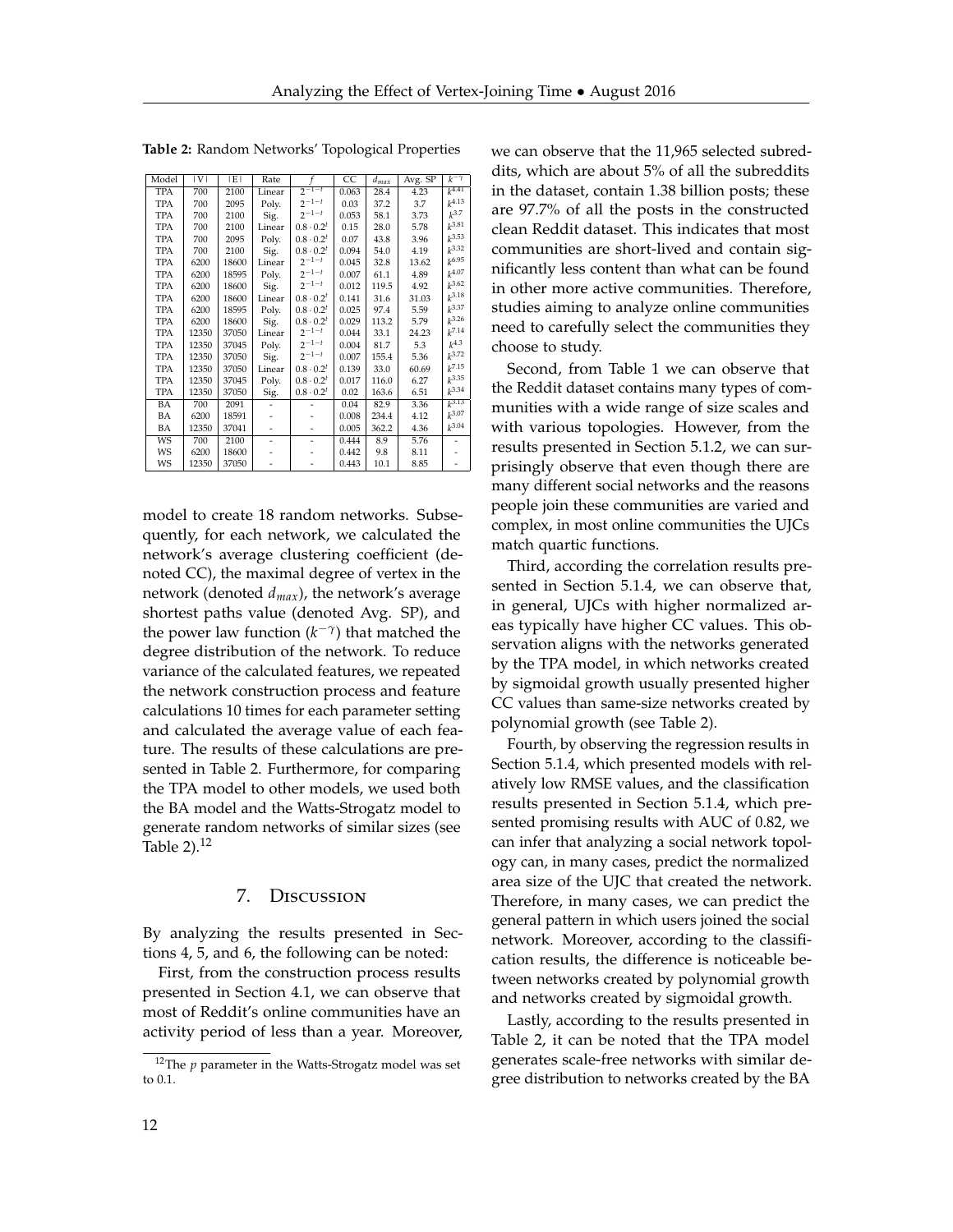model, and with small average shortest path values. Additionally, the TPA model can generate networks with much higher CC values than the BA model. However, in most cases networks created by the TPA model presented much lower *dmax* values than networks of the same size created by the BA model. Nevertheless, in the BA model most vertices with high degree are likely vertices that join the network in the first iterations. By setting the TPA model's vertices join rate and time difference functions, it is possible to create vertices with relatively high degree that join the network in later iterations. This can more accurately mimic a network's evolution process and provide additional insight on how a newly added vertex suddenly becomes popular, such as when a post becomes viral in social networks.

#### 8. Conclusions

<span id="page-12-0"></span>Over a half century ago, Price estimated that half of papers' citations contained new papers while the other half were to "immortal" papers [\[17\]](#page-13-8). In the last decades, much of the focus of network generation models was on connecting new vertices in the graph to the "immortal" vertices. In this study, we demonstrate the importance of time as part of the network evolution process. We achieved this by analyzing a large-scale dataset containing over 1.65 billion comments. We analyzed 11,965 social networks created from the dataset and showed that the network UJCs have a high impact on the networks' structure (see Section [5\)](#page-5-1). Moreover, we showed that most edges are created between users who joined the network in a time difference of less than a year (see Section [5.2\)](#page-8-0).

Taking into account these observations, we developed the TPA model, which incorporates both the rate and time that vertices join the network (see Section [6\)](#page-8-1). Moreover, we demonstrated that the TPA model can generate scalefree networks with relatively high CC values and relatively small average shortest path values (see Table [2\)](#page-11-1). Even though the TPA model is fairly simple, we believe it presents a more accurate model of the evolution process of complex networks than other preferential attachment-based models. Moreover, the TPA model will help in better understanding the role of time in the network evolution process.

In the future, we hope to analytically analyze the TPA model and create a similar model for creating directed and weighted networks. Additionally, we plan to explore how different input parameters influence the created network topology. Another research direction we hope to pursue is to analyze the effect of different UJCs on the topologies of various complex networks, such as biological networks. Moreover, the large corpus of social networks created and released as a result of this study can greatly contribute to better understanding online communities and complex networks. According Albert-László Barabási, "If data of similar detail capturing the dynamics of processes taking place on networks were to emerge in the coming years, our imagination will be the only limitation to progress" [\[5\]](#page-13-18).

# <span id="page-12-1"></span>9. DATA AND CODE AVAILABILITY

Instructions on how to download the raw Red-dit dataset are available in the following [Reddit](https://www.reddit.com/r/datasets/comments/3bxlg7/i_have_every_publicly_available_reddit_comment) [post.](https://www.reddit.com/r/datasets/comments/3bxlg7/i_have_every_publicly_available_reddit_comment) Additionally, the dataset can be downloaded from this [link.](http://files.pushshift.io/reddit/) This study is reproducible research. Therefore, the social network datasets and a considerable part of the study's code, including implementation of the TPA model, are available at the project's [website,](http://homes.cs.washington.edu/~fire/reddatait/) which also gives researchers the ability to interactively explore and better understand the social networks in this study's dataset.

# 10. ACKNOWLEDGMENTS

First and foremost, we would like to thank Jason Michael Baumgartner for making the Reddit dataset available online. We would like to thank Carol Teegarden for editing and proofreading this article to completion. We also want to thank Stephen Spencer for his IT expertise, which greatly assisted us during this research. Additionally, we thank the AWS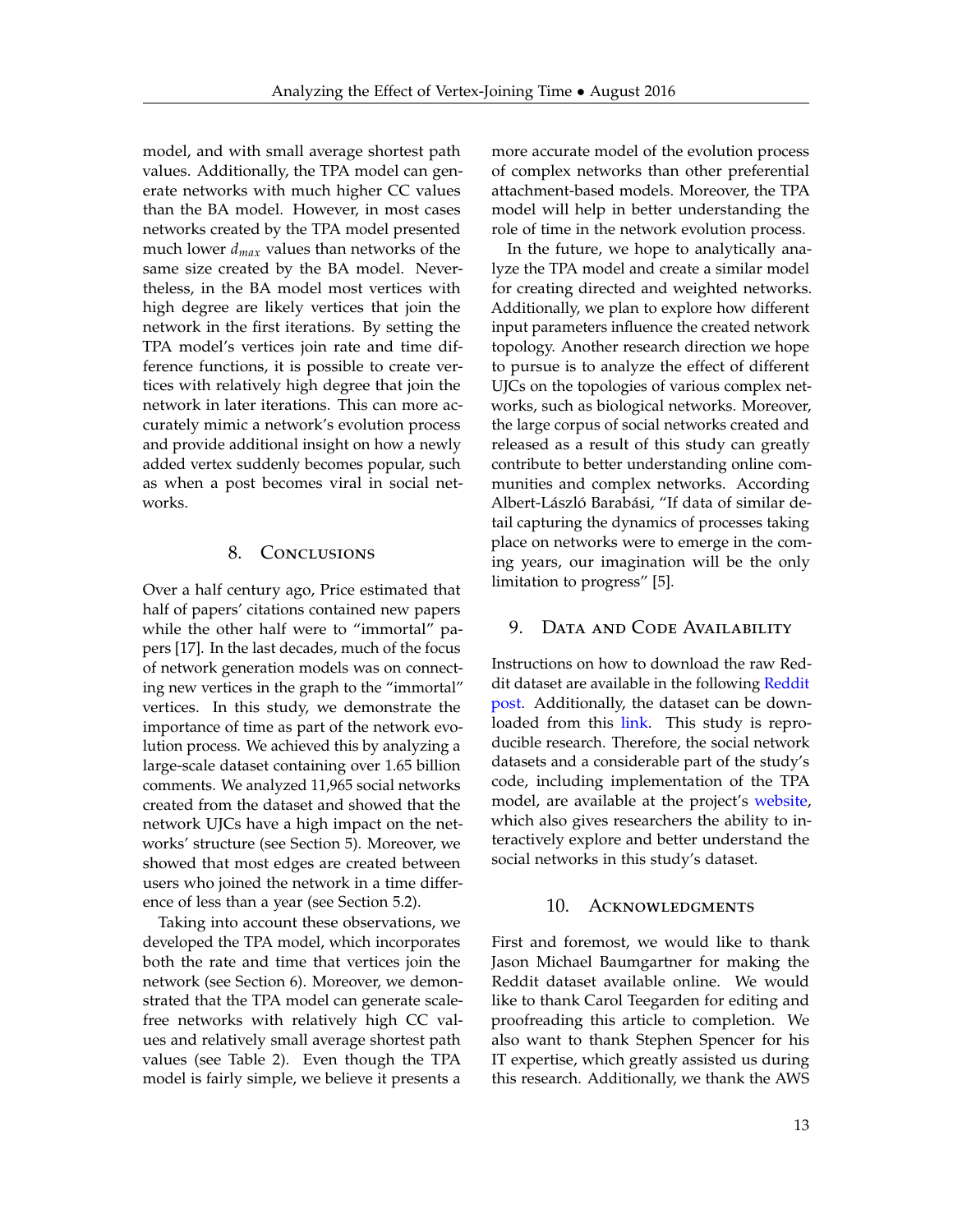Cloud Credits for Research. We also thank the Washington Research Foundation Fund for Innovation in Data-Intensive Discovery, and the Moore/Sloan Data Science Environments Project at the University of Washington for supporting this study.

## **REFERENCES**

- <span id="page-13-4"></span>[1] R. Albert and A.-L. Barabási. Statistical mechanics of complex networks. *Reviews of modern physics*, 74(1):47, 2002.
- <span id="page-13-15"></span>[2] J. Alstott, E. Bullmore, and D. Plenz. powerlaw: a python package for analysis of heavy-tailed distributions. *PloS one*, 9(1):e85777, 2014.
- <span id="page-13-5"></span>[3] M. Armbrust, A. Fox, R. Griffith, A. D. Joseph, R. Katz, A. Konwinski, G. Lee, D. Patterson, A. Rabkin, I. Stoica, et al. A view of cloud computing. *Communications of the ACM*, 53(4):50–58, 2010.
- <span id="page-13-1"></span>[4] A.-L. Barabási and R. Albert. Emergence of scaling in random networks. *science*, 286(5439):509–512, 1999.
- <span id="page-13-18"></span>[5] A.-L. Barabási et al. Scale-free networks: a decade and beyond. *science*, 325(5939):412, 2009.
- <span id="page-13-13"></span>[6] K. Bergstrom. "don't feed the troll": Shutting down debate about community expectations on reddit. com. *First Monday*, 16(8), 2011.
- <span id="page-13-6"></span>[7] M. Bostock, V. Ogievetsky, and J. Heer.  $D^3$ data-driven documents. *Visualization and Computer Graphics, IEEE Transactions on*, 17(12):2301–2309, 2011.
- <span id="page-13-0"></span>[8] E. Estrada. Journal of complex networks: Quo vadis? *Journal of Complex Networks*, 1(1):1–2, 2013.
- <span id="page-13-17"></span>[9] M. Hall, E. Frank, G. Holmes, B. Pfahringer, P. Reutemann, and I. H. Witten. The weka data mining software: an update. *ACM SIGKDD explorations newsletter*, 11(1):10–18, 2009.
- <span id="page-13-2"></span>[10] P. Holme and B. J. Kim. Growing scalefree networks with tunable clustering. *Physical review E*, 65(2):026107, 2002.
- <span id="page-13-16"></span>[11] D. Hyams. Curve expert software.  $http://http://www.101]$  $http://http://www.101]$ [// www. curveexpert. net](http://www.curveexpert.net) , 2010.
- <span id="page-13-14"></span>[12] S. R. Kairam, D. J. Wang, and J. Leskovec. The life and death of online groups: Predicting group growth and longevity. In *Proceedings of the fifth ACM international conference on Web search and data mining*, pages 673–682. ACM, 2012.
- <span id="page-13-12"></span>[13] J. Leskovec, L. Backstrom, R. Kumar, and A. Tomkins. Microscopic evolution of social networks. In *Proceedings of the 14th ACM SIGKDD international conference on Knowledge discovery and data mining*, pages 462–470. ACM, 2008.
- <span id="page-13-7"></span>[14] Y. Low, J. E. Gonzalez, A. Kyrola, D. Bickson, C. E. Guestrin, and J. Hellerstein. Graphlab: A new framework for parallel machine learning. *arXiv preprint arXiv:1408.2041*, 2014.
- <span id="page-13-11"></span>[15] M. E. Newman. The structure and function of complex networks. *SIAM review*, 45(2):167–256, 2003.
- <span id="page-13-10"></span>[16] M. E. Newman and M. Girvan. Finding and evaluating community structure in networks. *Physical review E*, 69(2):026113, 2004.
- <span id="page-13-8"></span>[17] D. Price. Statistical studies of networks of scientific papers. In *Statistical Association Methods for Mechanized Documentation: Symposium Proceedings*, volume 269, page 187. US Government Printing Office, 1965.
- <span id="page-13-9"></span>[18] D. Price de Solla. A general theory of bibliometric and other cumulative advantage process. *Journal of the American Society of Information Science*, 27:292–306, 1976.
- <span id="page-13-3"></span>[19] A. Sallaberry, F. Zaidi, and G. Melançon. Model for generating artificial social networks having community structures with small-world and scale-free properties. *Social Network Analysis and Mining*, 3(3):597– 609, 2013.